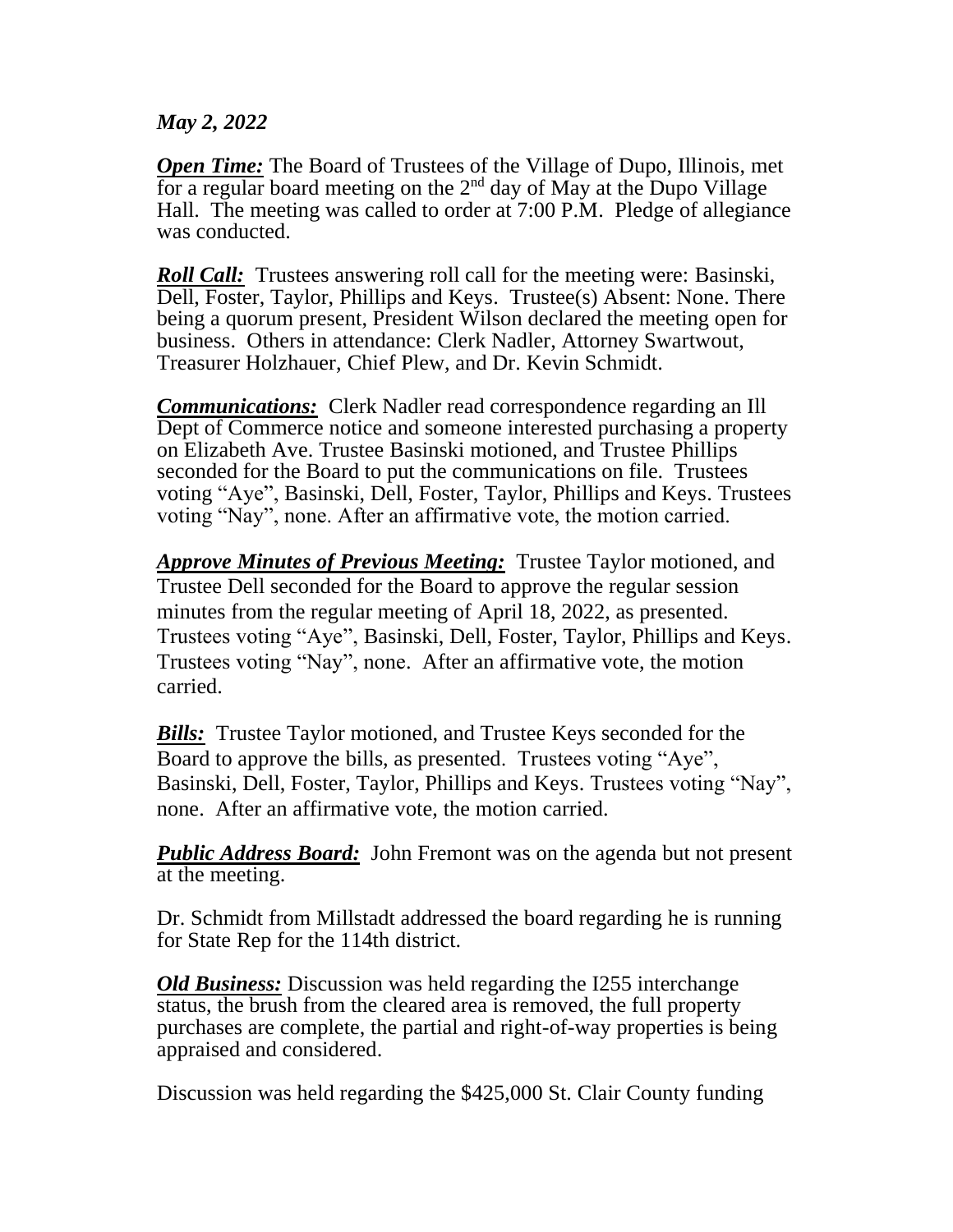grant for the Village Community Center and checking with the county if the funds are still available. Discussion was tabled to the next meeting.

Discussion was held regarding Resolution 22-4 for the 5<sup>th</sup> Street ditch project that was approved at the last meeting.

*New Business:* Discussion was held regarding the Prairie Dupont Levee district request for \$75,000 TIF funding assistance in replacing a pump that is located in the Dupo TIF district. Discussion was held regarding all of the water feeding into Palmer Creek from various businesses, properties, and shared 60/40 with Monroe County. Discussion was held regarding finding more information from the levee board on who all has been requested to contribute, confirmed contributors, and more information.

Discussion was held regarding an I255 utility relocation request that will need to be carried to the next meeting as it wasn't received yet.

Discussion was held regarding the budget proposals passed to the Trustee's to review for next fiscal budget and setting up meetings with the Treasurer in the next 2 weeks.

## *Committee Reports:*

Sewer Committee Chairperson Foster discussed status of the clarifier repairs, work that Matt is doing to make maintenance easier and more affordable, status of a sewer truck wench repair, and waiting on Metro AG to do the sludge cleanout.

Finance/Ordinance/Main Street Committee Chairperson Taylor discussed status of considering posting accepting applications for an office position to get them on file in anticipation of potentially needing to fill a position.

Discussion was held regarding the Merry Maid cleaning service for the Village Hall approved at the last meeting and the request to prepare a contract, an issue with the night dropbox with CAJN coming out to look at it, a resident stating that they didn't receive a bill but got a disconnect notice and late fee, planters and flowers being evaluated for the Main St. park for \$2,000 or under.

Treasurer Holzhauer discussed receiving of American Rescue Funds for the current year expected in August.

Water Committee Chairperson Basinski discussed issues with copper service lines wearing through, issues with pulling cables for replacement piping, and water tank repair status.